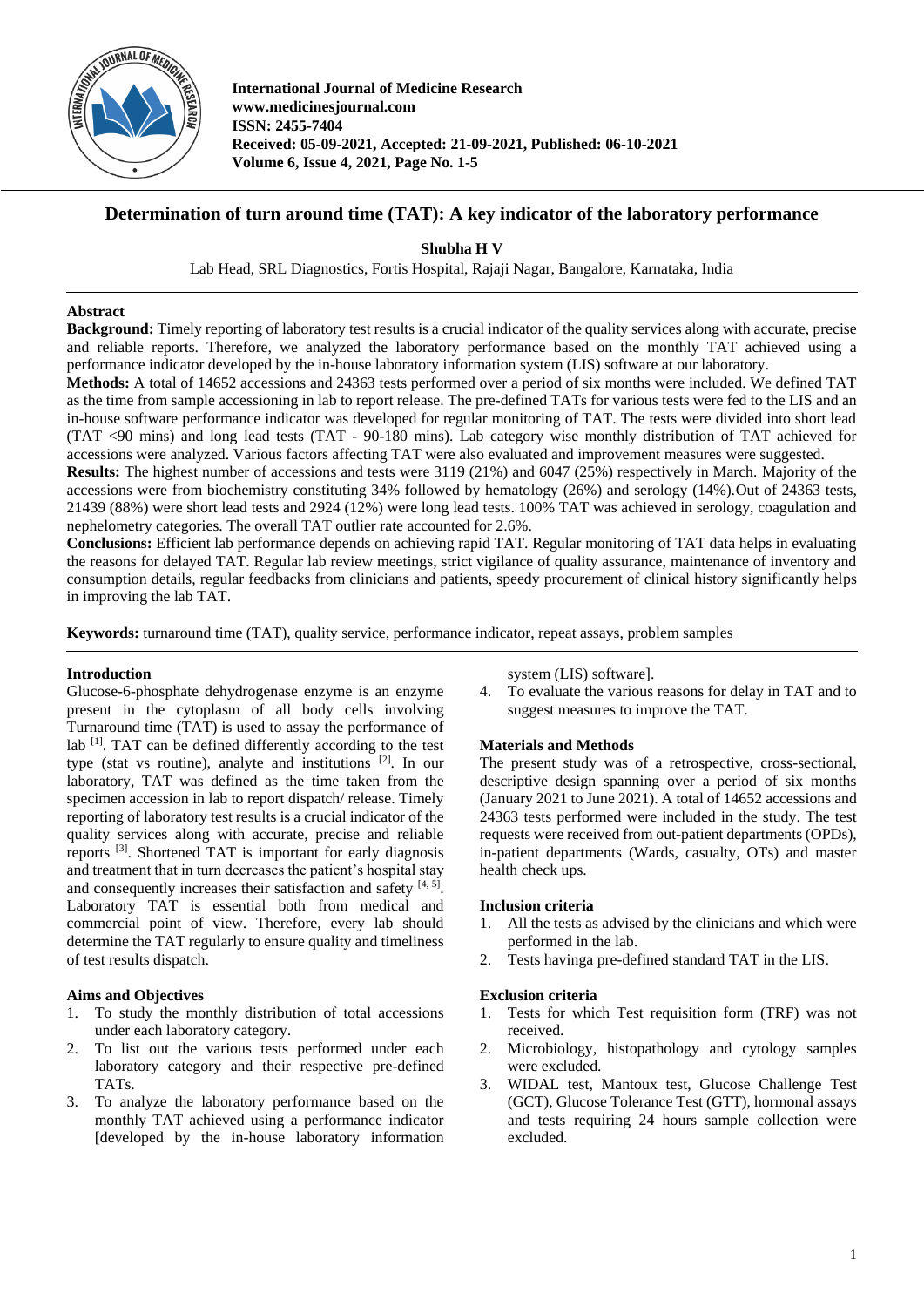

Fig 1: Workstation/total testing process of laboratory

In our study, TAT was defined as the time from sample accessioning in lab to report release (Fig 1). The pre-defined TATs for various tests were fed to the LI Sand an in-house software performance indicator was developed for regular monitoring of TAT-Lab category wise, section wise and product/test wise (Fig 2,3).A total of 54 various tests were performed under different lab categories. The tests were divided into short lead (TAT <90 mins) and long lead tests (TAT between 90-180mins).

We analyzed the lab category wise monthly distribution of TAT achieved for the accessions. TAT greater than95% was considered as satisfactory. For the lab categories whose monthly TAT achieved was<95% and also when 100% TAT

was not acheived, various factors affecting TAT were evaluated and improvement measures were suggested.





| Lab Category Name / Code         | Performance | Acc   |              |     | TAT      |      |
|----------------------------------|-------------|-------|--------------|-----|----------|------|
|                                  | Indicator   | Count | Not Achieved |     | Achieved |      |
|                                  |             |       | Count        | %   | Count    | $\%$ |
|                                  |             | 2069  | 153          |     | 1916     |      |
| ENDOCRINOLOGY - (ENDO)           |             | 76    | $\it 8$      | 11% | 68       | 89%  |
| MICRO BIOLOGY - (MICBIO)         |             | 41    | 14           | 34% | 27       | 66%  |
| SEROLOGY - (SERO)                |             | 142   | $\mathcal G$ | 6%  | 133      | 94%  |
| CLINICAL PATHOLOGY - (CLINPATH)  |             | 191   | $\it{0}$     | 0%  | 191      | 100% |
| COAGULATION - (COAG)             |             | 154   | $\sqrt{3}$   | 2%  | 151      | 98%  |
| IMMUNOHAEMATOLOGY - (IMMHEMAT)   |             | 81    | 27           | 33% | 54       | 67%  |
| <b>BIO CHEMISTRY - (BIOCHEM)</b> |             | 879   | 65           | 7%  | 814      | 93%  |
| HAEMOTOLOGY - (HEM)              |             | 505   | 27           | 5 % | 478      | 95%  |

**Fig 3:** Lab category-wise monthly TAT monitoring using the performance indicator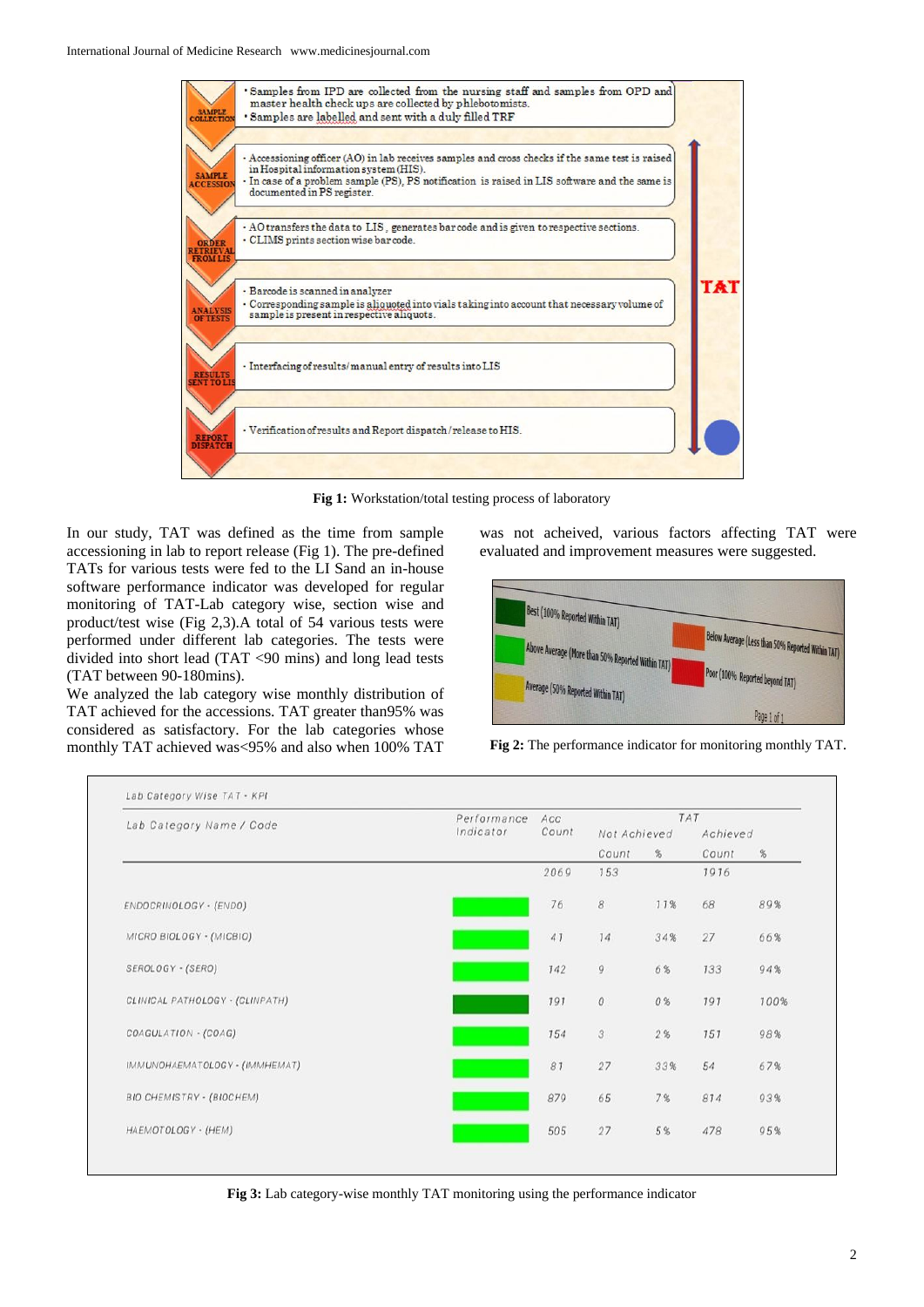### **Results**

A total of 14652 accessions and 24363 tests performed within a period of six months (January 2021 to June 2021) were included in the study. The highest number of accessions were reported in the month of March [3119 (21%)] and the highest number of tests were performed in the month of March [6047 (25%)] (Table 1). Highest number of accessions were from biochemistry constituting about 34 % of the total number of accessions, followed by hematology (26%) and serology (14%) (Table 2).

| <b>Table 1:</b> Monthly distribution of the accessions versus total tests |  |
|---------------------------------------------------------------------------|--|
| performed                                                                 |  |

| Month | <b>No. of accessions</b> | No. of tests performed |
|-------|--------------------------|------------------------|
| Jan   | 2205 (15%)               | 4244 (17%)             |
| Feb   | 2541 (17%)               | 3374 (14%)             |
| Mar   | 3119 (21%)               | 6047 (25%)             |
| Apr   | 2640 (18%)               | 4524 (19%)             |
| May   | 1982 (14%)               | 3003 (12%)             |
| Jun   | 2165 (15%)               | 3171 (13%)             |
| Total | 14652                    | 24363                  |

|  |  |  | <b>Table 2:</b> Lab category wise monthly distribution of the accessions |  |
|--|--|--|--------------------------------------------------------------------------|--|
|--|--|--|--------------------------------------------------------------------------|--|

| Sl.no              |                    | Total no. of accessions in each month |      |      |      |      |      | total      |
|--------------------|--------------------|---------------------------------------|------|------|------|------|------|------------|
|                    | Lab category       | Jan                                   | Feb  | Mar  | Apr  | May  | jun  |            |
|                    | Hematology         | 632                                   | 727  | 899  | 671  | 500  | 447  | 3876 (26%) |
| ◠<br><u>، ،</u>    | Biochemistry       | 862                                   | 930  | 1159 | 822  | 646  | 627  | 5046(34%)  |
| 3.                 | Serology           | 232                                   | 326  | 398  | 493  | 272  | 273  | 1994(14%)  |
| 4.                 | Coagulation        | 139                                   | 161  | 137  | 174  | 226  | 258  | 1095(8%)   |
| 5.                 | Immunohematol-ogy  | 77                                    | 100  | 104  | 52   | 52   | 20   | 405(3%)    |
| 6.                 | Clinical pathology | 223                                   | 266  | 383  | 189  | 131  | 106  | 1298(9%)   |
| $\mathbf{r}$<br>., | Nephelometry       | 40                                    | 31   | 39   | 239  | 155  | 434  | 938(6%)    |
|                    | Total              | 2205                                  | 2541 | 3119 | 2640 | 1982 | 2165 | 14652      |

Out of a total of 24363 tests performed, 21439 (88%) of the tests were short lead tests with TAT being within 90 mins and the rest 2924 (12%) were long lead tests with the TAT being within 90 to 180 mins (Fig 4).

A total of 54 analytes were tested under various lab categories (Table 3).



**Fig 4:** Bar diagram showing the distribution of short and long lead tests

| Sl.no                    | Lab category     | Name of the tests performed                                                                                                                                                                                                                                                                                                                                                              | <b>TAT</b>                 |
|--------------------------|------------------|------------------------------------------------------------------------------------------------------------------------------------------------------------------------------------------------------------------------------------------------------------------------------------------------------------------------------------------------------------------------------------------|----------------------------|
| 1.                       | Hematology       | CBC, Platelet count, Hb, PCV, Total WBC, DC, AEC, ESR, Reticulocyte count                                                                                                                                                                                                                                                                                                                | 90 mins                    |
|                          |                  | Peripheral smear (PS) for cell morphology and PS for malarial parasite                                                                                                                                                                                                                                                                                                                   | $180 \text{ mins}$         |
| 2.                       | Biochemistry     | ALP, Albumin, ALT, AST, Blood Urea Nitrogen (BUN), Cholesterol, HDL & LDL<br>Cholesterol, Triglycerides, Creatinine, Electrolytes (Sodium, Potassium and Chloride), Glucose<br>(Random, Fasting and Postprandial), Glycosylated Hb (HbA1C), Total bilirubin, direct and<br>indirect bilirubin, Total protein, Troponin -T, Urea, Uric acid, Amylase, lipase, Calcium,<br>Phosphorus, CPK | 90 mins<br>each            |
| 3.                       | Serology         | VDRL, HIV I & II Antibody, HbsAg, HCV Ab, Dengue IgG&IgM                                                                                                                                                                                                                                                                                                                                 | 90 mins<br>each            |
| $\overline{4}$ .         | Coagulation      | PT. APTT. BT. CT                                                                                                                                                                                                                                                                                                                                                                         | $^{\circ}90$ mins<br>each  |
| 5.                       | Immunohematology | Blood grouping, Coomb's test                                                                                                                                                                                                                                                                                                                                                             | 90 mins<br>each            |
| 6.<br>Clinical pathology |                  | Routine urine analysis, Routine stool analysis, Body fluid analysis, Semen analysis                                                                                                                                                                                                                                                                                                      | $180 \text{ mins}$<br>each |
|                          |                  | Stool for occult blood, Urine pregnancy test                                                                                                                                                                                                                                                                                                                                             | 90 mins<br>each            |
| 7.                       | Nephelometry     | C- Reactive Protein (CRP)                                                                                                                                                                                                                                                                                                                                                                | 90 mins                    |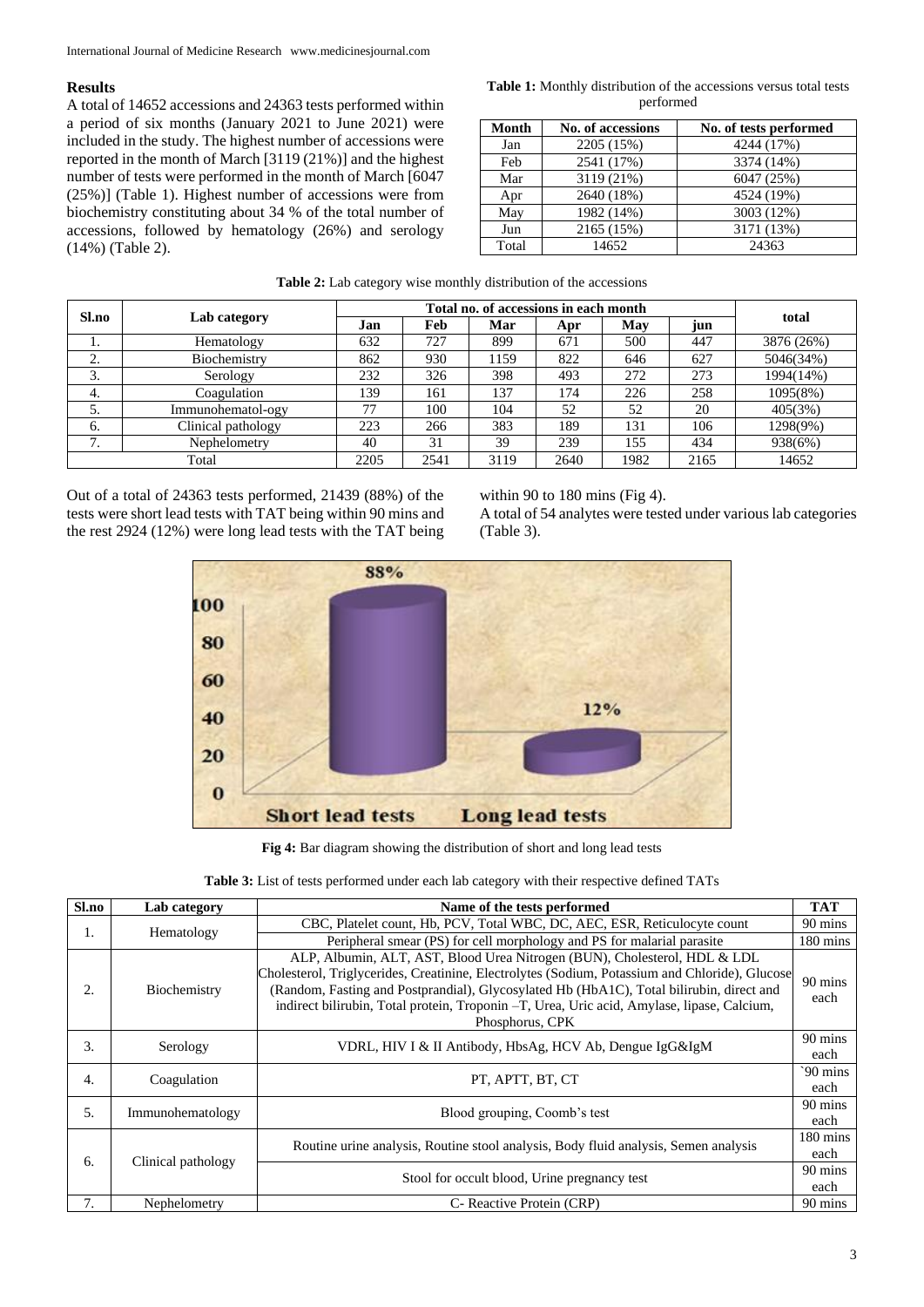|                            |                    | No. of accessions achieving TAT |      |      |      |      |      |              |
|----------------------------|--------------------|---------------------------------|------|------|------|------|------|--------------|
| Sl.no                      | Lab category       | Jan                             | Feb  | Mar  | Apr  | May  | Jun  | <b>Total</b> |
|                            | Hematology         | 607                             | 705  | 881  | 651  | 475  | 438  | 3757(97%)    |
| ۷.                         | Biochemistry       | 858                             | 921  | 1156 | 814  | 640  | 624  | 5013(99%)    |
| 3.                         | Serology           | 231                             | 326  | 398  | 493  | 271  | 273  | 1992(100%)   |
| 4.                         | Coagulation        | 139                             | 161  | 137  | 174  | 226  | 258  | 1095(100%)   |
| 5.                         | Immunohematology   | 71                              | 100  | 101  | 51   | 43   | 20   | 386(95%)     |
| 6.                         | Clinical pathology | 191                             | 224  | 329  | 146  | 118  | 84   | 1092(84%)    |
| $\mathbf{r}$<br>$\prime$ . | Nephelometry       | 40                              | 31   | 39   | 239  | 155  | 434  | 938(100%)    |
|                            | Total              | 2137                            | 2468 | 3041 | 2568 | 1928 | 2131 | 14273(97.4%) |

**Table 4:** Monthly distribution of the accessions achieving TAT

Out of 14652 accessions, 14273 (97.4%) accessions achieved the defined TAT. 100% TAT was achieved in serology, coagulation and nephelometry lab categories (Table 4).

**Table 5:** Monthly distribution of the accessions not achieving TAT

| <b>Months</b> | Total no. of<br>accessions | No. of accessions not<br>achieving TAT | <b>Frequency</b><br>$\left( \frac{9}{6} \right)$ |
|---------------|----------------------------|----------------------------------------|--------------------------------------------------|
| Jan           | 2205                       | 68                                     | 3.1                                              |
| Feb           | 2541                       | 73                                     | 2.9                                              |
| Mar           | 3119                       | 72                                     | 2.5                                              |
| Apr           | 2640                       | 78                                     | 2.7                                              |
| May           | 1982                       | 54                                     | 2.7                                              |
| Jun           | 2165                       | 34                                     | 1.6                                              |
| Total         | 14652                      | 379                                    | 2.6                                              |

Out of 14652 accessions, 379 accessions from different lab categories did not achieve the acceptable TAT & the outlier rate accounted for 2.6%. The outlier rate showed a decrease from 3.1% in January to 1.6% in June (Table 5).



**Fig 5:** Bar diagram showing the various reasons for delay in TAT

Among the various reasons for delay in TAT, 25% of the total delayed TAT was due to sample related factors (Problem samples) followed by repeat assays (18%) and tests requiring clinical discussions (14%) (Fig 5).

The various measures which were taken to improve the TAT are as follows:

- 1. Regular training and monitoring of the nursing staff and the technical staff involved in blood sample collection significantly decreases the number of problem samples.
- 2. Sensitizing the nursing staff and clinicians about the importance of mentioning the clinical history on TRF helps in avoiding the delayed TAT due to repeat assays.
- 3. Proper communication with the clinicians helps in speedy procurement of history in cases requiring clinical correlation.
- 4. Increasing the technical staff during peak hours when the sample load is more helps in improving TAT. It also avoids the clerical delay in data entry.
- 5. Collecting regular feedbacks from the patients as well as the clinicians helps to check the points of delay in TAT.
- 6. Maintenance of weekly and monthly reagents and consumables inventory.
- 7. Strict vigilance of quality assurance.
- 8. Regular lab review meetings
- 9. Regular auditing of TAT data (daily and monthly basis) helps in evaluating the factors affecting TAT.

#### **Discussion**

There is a paucity in the existing literature about the determination of TAT in laboratories for regular monitoring of quality services especially by developing an in-house software performance indicator. Our study has discussed extensively on the monitoring of TAT and has also suggested measures to improve the TAT. In a study conducted in 1998, 41.1% of laboratories defined TAT as the time taken from receipt of a specimen in the laboratory to reporting of the test result, 27.0% defined it as the time taken from the test order to reporting of the result, and 18.2% defined it as the time taken from collecting a specimen to reporting the result  $[6]$ . In our study, TAT was defined as the time taken from the specimen accession in lab to report dispatch/ release.

Most of the laboratories have used up to four analytes only in calculating delays in reporting time  $[7]$ , however in our study we have included 54 analytes. In a study by Bhatt RD *et al*., consultation time played a major role for delay in predetermined TAT covering 48% of the total whereas sample related issues contributed around 17% to the total delay in TAT. 48 % of the reports were delayed due to time wasted in reconfirmation of obtained critical values of test. Mostly reconfirmation was done by repeating the tests or informing laboratory consultant before releasing such reports [8]. In our study, sample related factors, repeat assays and tests requiring clinical discussions contributed to 25%, 18% and 14%ofthe total delay in TAT respectively.

In a study by Cakirca G *et al*, insufficient volume (48.8%) was the most common factor leading to specimen rejection in the hematology laboratory and the second common factor in the biochemistry laboratory  $(45.6\%)$ <sup>[9]</sup>. Similarly, this factor was the second common cause of specimen rejection in several studies <sup>[10-13]</sup>. The various causes of sample rejection in our study included unlabelled/ mislabeled samples, hemolyzed samples, clotted samples, samples with gross turbidity, samples collected in improper containers/ vacutainers, low/ insufficient volume of samples, samples not matching the TRF, broken/ leaking sample container. Insufficient volume of samples constituted the majority of problem samples in our study.